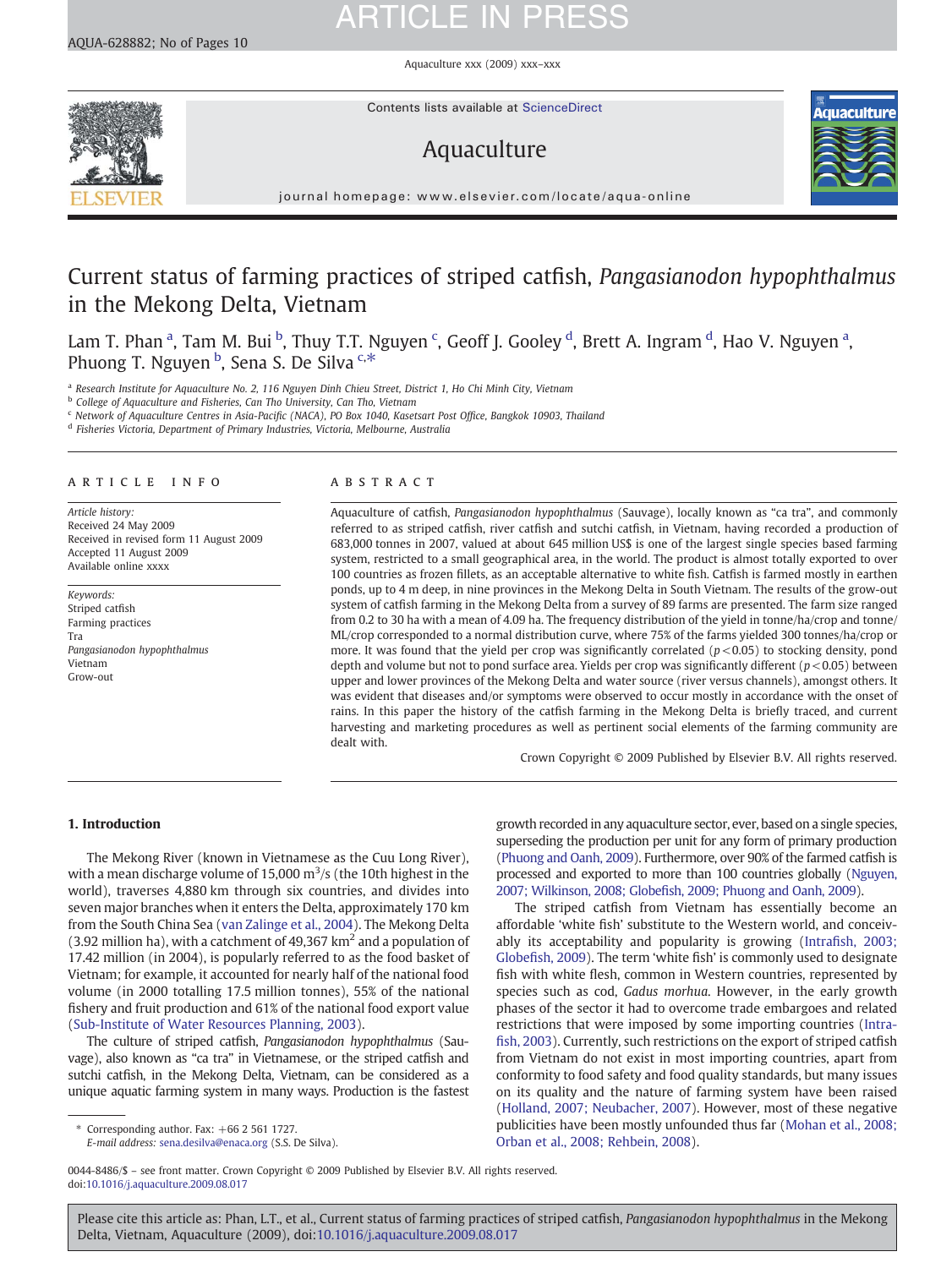2 L.T. Phan et al. / Aquaculture xxx (2009) xxx–xxx

The catfish farming sector in its present form is a relatively new development in the Mekong Delta. It is thought to have become possible when the artificial propagation of the catfish species, Pangasius bocourti Sauvage (basa catfish) [\(Cacot, 1999; Cacot et al., 2002](#page-9-0)) developed and was adopted for P. hypophthalmus. This development enabled the traditional small scale aquaculture practices that were dependent on wild caught seed stocks to shift to more intensified systems and depend entirely on hatchery-produced seed ([Trong et al., 2002\)](#page-9-0). Also, over the last decade the farming of striped catfish took precedence, and pond farming became the dominant form because of its relatively faster growth rate, flesh quality and appearance, therefore marketability overseas ([Phuong and Oanh, 2009; Sub-Institute for Fisheries Econom](#page-9-0)[ics and Planning in Southern Vietnam, 2009](#page-9-0)).

The present paper attempts to describe the grow-out operations of this aquaculture sector that is of immense socio-economic importance

to Vietnam, and globally as a provider of a much sought after cultured food fish commodity. The work presented is associated with a research conducted to develop "Better Management Practices" for striped catfish farming in the Mekong Delta, that is considered as a key to attaining sustainability and food safety and marketability of the commodity, as had been demonstrated previously for example smallscale shrimp farming in India ([Umesh, 2007; Umesh et al., 2009](#page-9-0)).

# 2. Materials and methods

Catfish farming in the Delta occurs along two main branches, Tien Giang (upper) and Hau Giang (lower) and the associated channels of the Mekong River (Fig. 1). The catfish farming area falls within the jurisdiction of nine provincial administrations of which An Giang, Can Tho, Dong Thap and Vinh Long are the most important ([Sub-Institute](#page-9-0)



Fig. 1. The location of the main striped catfish farming areas in the Mekong Delta, Vietnam, in relation to the delta as a whole.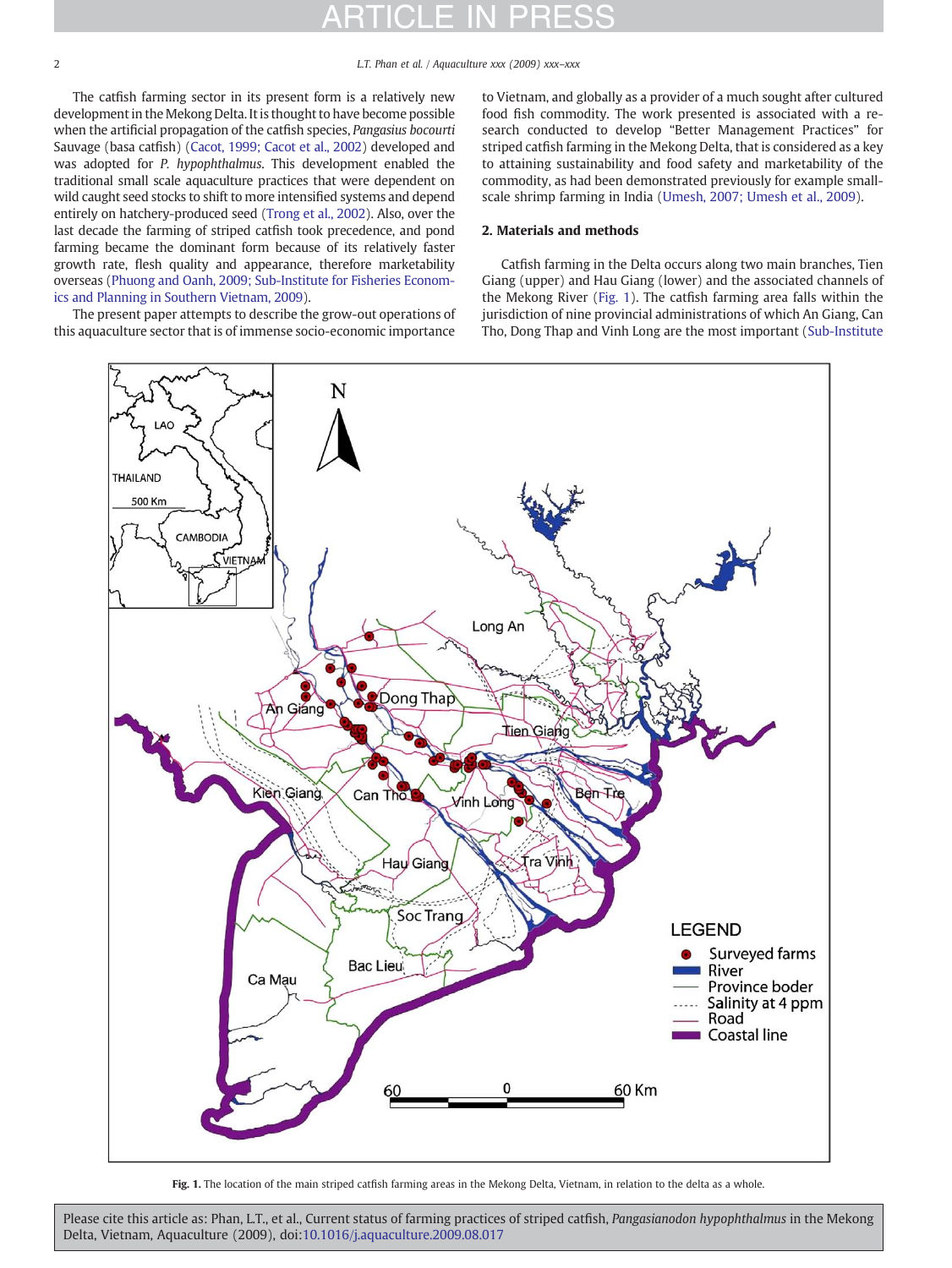<span id="page-2-0"></span>[for Fisheries Economics and Planning in Southern Vietnam, 2009](#page-9-0)). The primary data on the farming system were collected through a structured questionnaire, farm visits and famer interviews. A total of 89 farms (An Giang, 24; Can Tho, 15; Dong Thap, 30; and Vinh Long 20) were surveyed and the details of the area covered are given in Table 1. In each province an attempt was made to include as many districts as possible, and the farms were randomly chosen based on a list provided by the respective administrations.

The structured questionnaire for the grow-out farm survey was tested randomly and appropriately revised (available on request) for the main survey between May and July, 2008. The survey was conducted by trained socio-economists with an aquaculture background, and in each instance a minimum of three interviewers were involved on each farm visit. The responses at the interviews were primarily based on the records maintained by farmers, which in the majority of cases went back three to five years, and were very detailed.

The survey results were inputted into a customised electronic database developed using MS Access 2007 (Microsoft Corporation, USA), then exported to relevant statistical software packages such as MS Excel (Microsoft Corporation, USA), SPSS (SPSS Inc., Illinois, USA) and SAS (SAS Institute Inc., NC, USA), for performing relevant statistical analyses.

In addition relevant information on the catfish farming sector was obtained from each of the provincial and district administration offices of the Ministry of Agriculture and Rural Development (MARD), and the Provincial Governments of the Government of Vietnam. Apart from the descriptive analyses of the data, relationships between yield (t/ha/crop) and specific parameters collected during the survey were analysed using different statistical methods including simple linear regression, Pearson's product moment correlation procedure and the SAS general linear model procedure. In all instances a probability of less than 5% ( $p$  < 0.05) was considered as significant.

### 3. Results and discussion

# 3.1. Overall status of the sector

The trend of striped catfish production in the Mekong Delta of Vietnam has been increasing steadily over the last decade, although

Table 1 The number of operational farms in the main catfish farming provinces of the Mekong Delta in 2008.

| Province/district | Grow-out        | <b>Nurseries</b> | <b>Hatcheries</b> |
|-------------------|-----------------|------------------|-------------------|
| An Giang          | 2891 farms (24) | 1041             | na                |
| Chau Phu          | 813(3)          | na               | na                |
| Chau Thanh        | 39(4)           | na               | na                |
| Cho Moi           | 64(7)           | na               | na                |
| Long Xuyen        | 139(6)          | na               | na                |
| Phu Tan           | 720(1)          | na               | na                |
| Can Tho           | 1569 ha (15)    | 100              | na                |
| O Mon             | (3)             | na               | na                |
| Thot Not          | (8)             | na               | na                |
| Vinh Thanh        | (4)             | na               | na                |
| Dong Thap         | 636 farms (30)  | 4300             | 83                |
| Cao Lanh          | 31(3)           | 6                | $\overline{4}$    |
| Chau Thanh        | 151(8)          | 12               | $\overline{2}$    |
| Hong Ngu          | 61(1)           | 51               | 51                |
| Lap Vo            | 48(4)           | 20               | $\mathbf{1}$      |
| Tan Hong          | 38(1)           | 60               | $\overline{2}$    |
| Thanh Binh        | 77 (13)         | $\Omega$         | 13                |
| Vinh Long         | 346 farms (20)  | 94               | 04                |
| <b>Binh Tan</b>   | 38(6)           | na               | na                |
| Long Ho           | 53 $(6)$        | na               | na                |
| Mang Thit         | 782 (7)         | na               | na                |
| Vung Liem         | 28(1)           | na               | na                |

The number of catfish farming operations surveyed in the present study is given in parentheses (data obtained from the records of the Departments of Fisheries of the Provincial Governments; na — unavailable; note that for Can Tho the number of farms operating was not available but the acreage only).

there are discrepancies in the figures reported. Recent statistics show that the production in 2007 was the highest, when it totalled 683,000 tonnes ([Fig. 2](#page-3-0)), and increased to 835,000 tonnes in the first seven months of 2008 ([Sub-Institute for Fisheries Economics and](#page-9-0) [Planning in Southern Vietnam, 2009\)](#page-9-0). Also, the percent contribution of striped catfish farming to total aquaculture production in Vietnam has increased significantly over the years, currently accounting for approximately 30%, becoming the most important aquaculture practice. However, the total production and the export income from the sector appeared to have been overestimated by some authors [\(Phuong and Oanh, 2009\)](#page-9-0). The quantity of processed cultured striped catfish followed a similar trend ([Fig. 3\)](#page-3-0), of which over 90% is exported throughout the world that enabled Vietnam to earn approximately 645 million US\$ from this commodity in 2007 and 700 million US\$ in the first seven months of 2008 [\(Sub-Institute for Fisheries Economics](#page-9-0) [and Planning in Southern Vietnam, 2009\)](#page-9-0), being second only to cultured shrimp and salmon in this respect of all cultured commodities globally. It is noted that [VASEP \(2008\)](#page-9-0) reported export value in 2007 was nearly 980 million US\$. These discrepancies in production figures could have arisen in the utilisation of unconfirmed and/or preliminary estimations by some authors.

Over the last decade there had been a marked change in the major striped catfish farming systems in the Mekong Delta. In the early years, prior to 2001, when three farming systems operated; cage, pond and fence (or pen), contributing almost equally to the total striped catfish aquaculture production [\(Fig. 4\)](#page-3-0). However, since 2003 pond culture has become predominant and currently this form dominates striped catfish farming in the Delta. The reasons for this shift are manifold and have been dealt with previously [\(Phuong and Oanh,](#page-9-0) [2009\)](#page-9-0). The catfish farming sector supports 105,535 livelihood (fulltime equivalents), and an additional 116,000 people in the processing sector the bulk of which is rural women ([Sub-Institute for Fisheries](#page-9-0) [Economics and Planning in Southern Vietnam, 2009](#page-9-0)).

# 3.2. Farming practices

### 3.2.1. General information

A total of 89 farms were surveyed, most of these (97%) operated one farm site, while others operated 2–4 farm sites, and consequently some data are provided for 98 farm sites. The farm size and the water surface area ranged from 0.2 to 30 ha (mean:  $4.09$  ha  $\pm$  0.48 se) and 0.12 to 20 ha (mean: 2.67 ha $\pm$  0.33), respectively. The number of ponds per farm and pond size ranged from 1 to 17 (mean: 4) and 0.08 to 2.2 ha (mean of mean:  $0.61 \pm 0.03$  se), respectively. No significant differences ( $p > 0.05$ ) were found in any of the above parameters between provinces and between districts.

The frequency distributions of farm size, water surface area, and pond size and depth are shown in [Fig. 5](#page-4-0), and it is evidenced that farm size is highly positively skewed (skewness  $= 2.97$ ), with 72% farms being less than 5 ha, and only 9% being 10 ha or greater in size. Therefore, catfish farm size in the Mekong Delta can be categorised as being primarily based on relatively small holdings, farmer owned, operated and managed, but are intensively farmed systems. This is in accordance with most aquatic farming sectors in Asia, such as in the case of shrimp farming in Thailand [\(Kongkeo, 1997\)](#page-9-0) and in India [\(Umesh, 2007\)](#page-9-0), and generally in aquaculture in Asian countries, such as in Thailand ([Ministry of Agriculture and Cooperatives, 2006\)](#page-9-0) and China [\(Ministry of Agriculture, 2007\)](#page-9-0).

The catfish farms in Vietnam, however, are rather different from other farming sectors in Asia, in that individual pond depth ranged from 2.0 to 6.0 m with the great majority of farms (69%) with pond water depths of 3.5 to 4.5 m ([Fig. 5\)](#page-4-0). This practice is thought to have come about through the necessity to prevent the stock from escaping during the flood season into the main river, and therefore needing a higher dike height than in normal circumstances ([Phuong and Oanh,](#page-9-0) [2009\)](#page-9-0).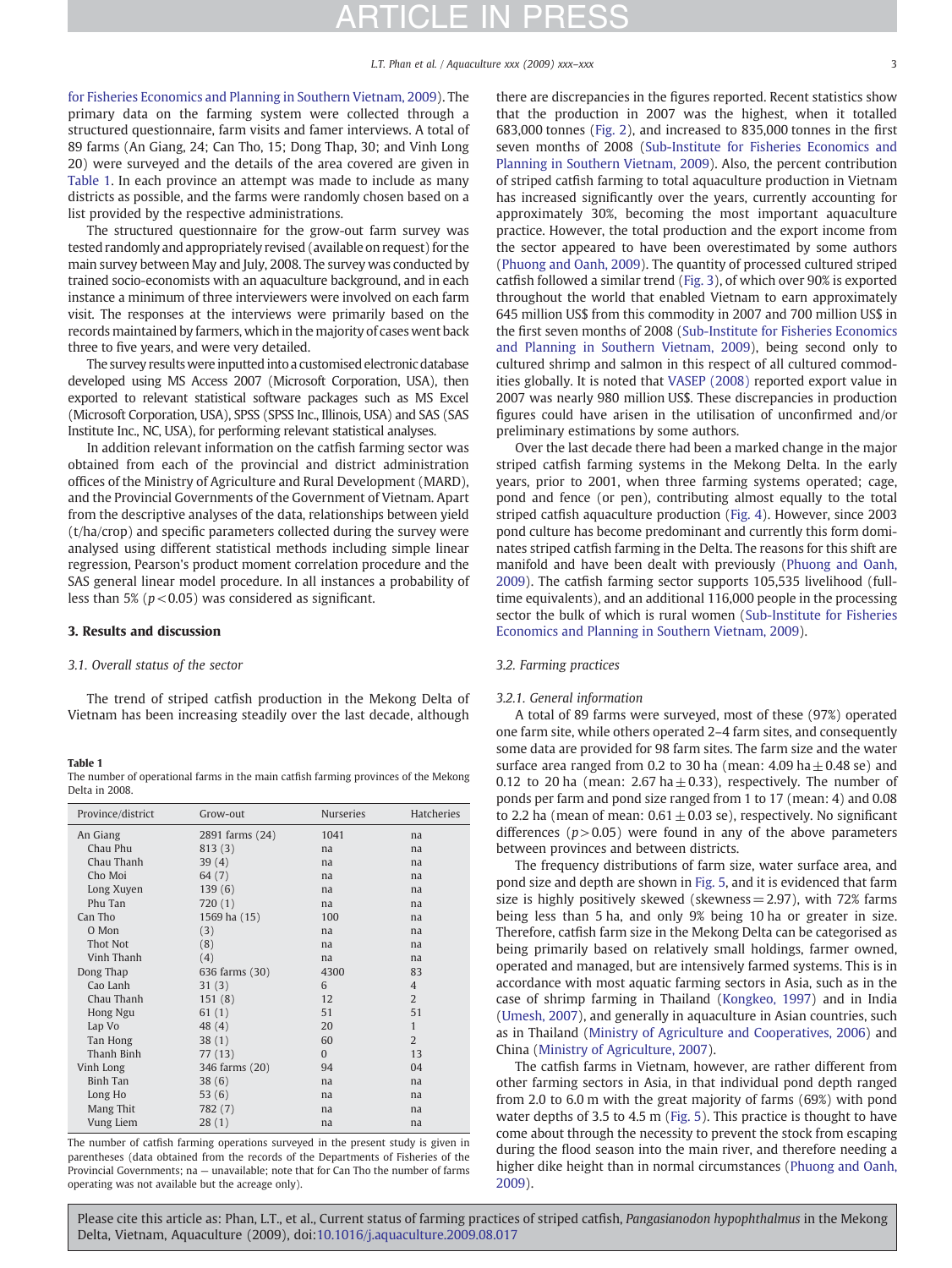<span id="page-3-0"></span>4 L.T. Phan et al. / Aquaculture xxx (2009) xxx–xxx



Fig. 2. The trends of change in the striped catfish farming systems in the Mekong Delta, over the last decade (based on data from [Sub-Institute for Fisheries Economics and Planning in](#page-9-0) [Southern Vietnam, 2009\)](#page-9-0), together with total aquaculture production (FAO, 2007), and the percentage contribution of the former to the total.

### 3.2.2. Farm operations

The catfish farming operations were rarely vertically integrated, with grow-out, nursery and hatchery sectors operating as different entities, and even with some degree of specialisation of each of these activities in specific provinces/districts. For example, grow-out operations occur in nine provinces, but seed production occurs mainly in An Giang and Dong Thap provinces, where there is a concentration of hatcheries and nurseries (see [Table 1\)](#page-2-0).

3.2.2.1. Water supply and pond preparation. Of the 98 farm sites surveyed, 80% obtained water directly from the main river and the rest from rivulets and canals. Only 6% of farms screened the inflowing water and similarly only 3% of the farms used sedimentation ponds prior to supplying water into the rearing ponds. Majority of the farmers were of the view that screening was not essential and as for sedimentation ponds the cost of land makes this option prohibitive to most.

All farms surveyed treated pond bottoms prior to filling up with water and stocking. The fallow period was highly variable, and ranged from 2 to 45 days with 16, 16, 24 and 11% of the farms following a fallow period of 7, 10, 15, and 30 days, respectively. During the fallow period, the type of treatments adopted differed between farms. The preferred methods of pond bottom treatment included liming (96% of farms), sludge removal (82% of farms) and salt treatment (71% of farms). In addition, 57% of farms applied chlorine before draining the ponds and refilling.

When the ponds are filled, farmers adopted a varying number of treatments prior to stocking. The most preferred treatments were application of chlorine (29% of farms), lime (27% of farms), benzalkonium chloride (BKC) (15% of farms) and salt (11% of farms). The amounts applied were also variable and did not follow a prescribed pattern or any guidelines.

3.2.2.2. Stocking. In general, an apparent difference on seed production and nursery rearing was evident amongst the provinces. For example, the major seed producing provinces were An Giang and Dong Thap [\(Table 1\)](#page-2-0). Hatchery production of catfish occurs throughout the year with peaks from February to September, but the data did not suggest any relationship of seed production intensity to rain fall pattern and/or any other climatic factor. The seedlings are reared in specialized nursery facilities to a size of 1.0 to 8.5 cm (mean 4.5 cm) as fry or 1.2 to 20 cm (mean 8.6 cm) as fingerlings, when these are purchased by grow-out farmers for stocking. The furthest distance that stocking material would be obtained is about 100 km. The stocking size ranged from 1.5 to 18 cm (mean  $7.8 \pm 0.97$  se) and ponds are usually fully stocked at the one time.

Stocking densities, which varied from 18 to 125 fish/ $m<sup>2</sup>$  (mean  $48 \pm 2.1$  se) and 5 to 31 fish/m<sup>3</sup> (mean  $12 \pm 0.5$  se), depended on the size and availability of seedstock and the financial capacity of farmers to purchase seedstock. Most farms (74%) stocked ponds on multiple occasions (staggered stocking) within a short time frame, however. Over 90% of farms tested the seed in terms of uniformity in size, diseases and general activity before stocking. Most farms (76%) treat the seed before stocking, and the majority of farms used salt (78%) and antibiotics (32%) for this purpose.



Fig. 3. Trends of in the export of frozen fillet tonnage and corresponding value (in US\$). Based on data from [VASEP \(2008\).](#page-9-0)



Fig. 4. Trends in the common farming systems of catfish in the Mekong Delta, based on data from the [Sub-Institute for Fisheries Economics and Planning in Southern Vietnam](#page-9-0) [\(2009\).](#page-9-0)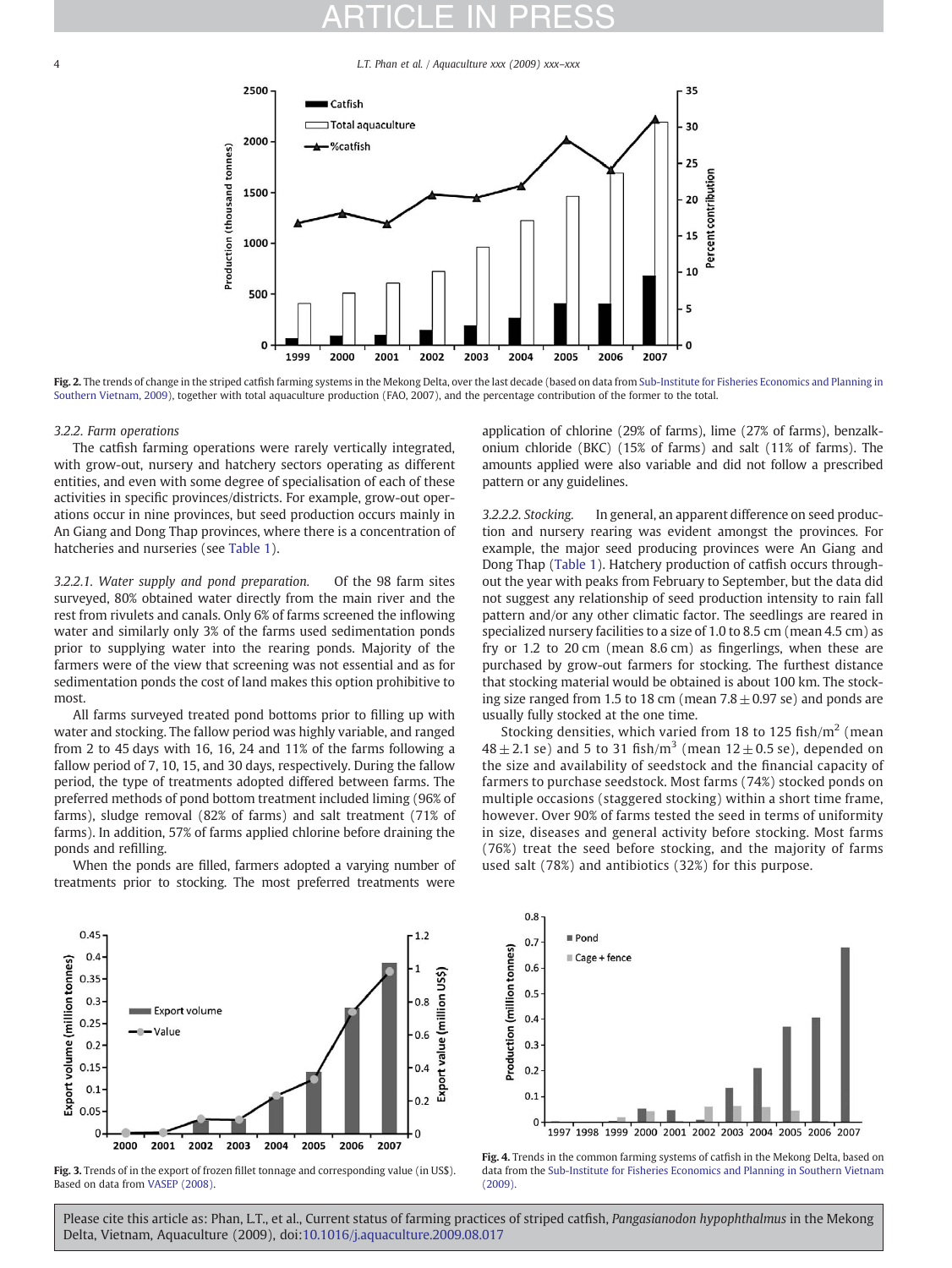L.T. Phan et al. / Aquaculture xxx (2009) xxx–xxx  $5$ 

<span id="page-4-0"></span>

Fig. 5. Frequency distribution of (a) farm size, (b) farm water surface area, (c) mean pond size, and (d) mean pond depth, of the farms surveyed.

3.2.2.3. Feeds and feed management. Most farms (97%) use commercially made feed, which is purchased directly from the feed mills or from local merchants, while, 37% of farms used farm-made feeds, 49% of which was produced on site. It was observed that 67, 80.0 and 17% of farms surveyed in An Giang, Can Tho and Dong Thap used farm-made feeds, respectively, yet none in Vinh Long. It should be noted that all farm-made feeds were not necessarily made on site, some opted to purchase from neighbours. A similar trend has also been reported for the intensive Indian major carp farming systems in Andhra Pradesh, India [\(De Silva and Hasan, 2007](#page-9-0)). Given the large fish feed market in the Mekong Delta, many international and national feed millers have attempted to establish in the region to obtain a share of this market; 37 companies supplied feed to surveyed farmers.

The quality of the commercial feeds available is highly variable with protein content ranging from 20 to 30% (mean 25.8%) (Table 2), whilst that of farm-made feeds ranged from 17 to 26% (mean 21.6%) (authors' observations). Detailed studies conducted on the quality of commercial and farm-made feeds have shown that, contrary to the popular belief, the moisture content of the two types of feeds is not significantly different ( $p > 0.05$ ), varying from 8 to 10% (De Silva, unpublished data). The main ingredients used in farm-made feeds were trash fish (marine origin), fishmeal and in most cases powdered and or crushed dried fish (mostly of freshwater/brackish water origin from the flood plain areas in the Delta; see [De Silva, 2008](#page-9-0) for details), soybean meal, broken rice and rice bran [\(Table 3](#page-5-0)). Vitamins, probiotics, pre-biotics and premixes were also included in farm-made feed.

Feeding rates ranged from 1 to 18% and 1 to 10% body weight/day for commercial feeds and farm-made feeds, respectively, were highest at the beginning of the production cycle when fish were small ([Table 4\)](#page-5-0). Feeding rates for farm-made feeds were generally greater than for commercial

Table 2

The proximate composition of a random selection of commercial feeds, as specified on the bags, used in catfish grow-out operations in the Mekong Delta.

| Feed<br>no. | Maximum<br>moisture $(\%)$ | Minimum<br>protein $(\%)$ | Minimum total<br>lipid $(\%)$ | Maximum<br>ash $(\%)$ | Maximum<br>fiber $(\%)$ |
|-------------|----------------------------|---------------------------|-------------------------------|-----------------------|-------------------------|
| 01          | 11                         | 30                        | 5                             | na                    | 6                       |
| 02          | 11                         | 22                        | 4                             | 10                    | 7                       |
| 03          | 11                         | 26                        | 5                             | 10                    |                         |
| 04          | 11                         | 28                        | 5                             | 10                    | 6                       |
| 05          | 11                         | 22                        | $\overline{4}$                | 10                    | 8                       |
| 06          | 11                         | 26                        | 5                             | 10                    | 7                       |
| 07          | 11                         | 26                        | 3                             | 14                    |                         |
| 08          | 11                         | 28                        | 3                             | 14                    | 6                       |
| 09          | 11                         | 26                        | 3                             | 12                    | 7                       |
| 10          | 10                         | 26                        | 5                             | na                    | 8                       |
| 11          | 11                         | 20                        | $\overline{4}$                | na                    | 8                       |
| 12          | 11                         | 30                        | 5                             | na                    | 6                       |

The names of the producers are withheld for ethical reasons ( $na - not available$ ).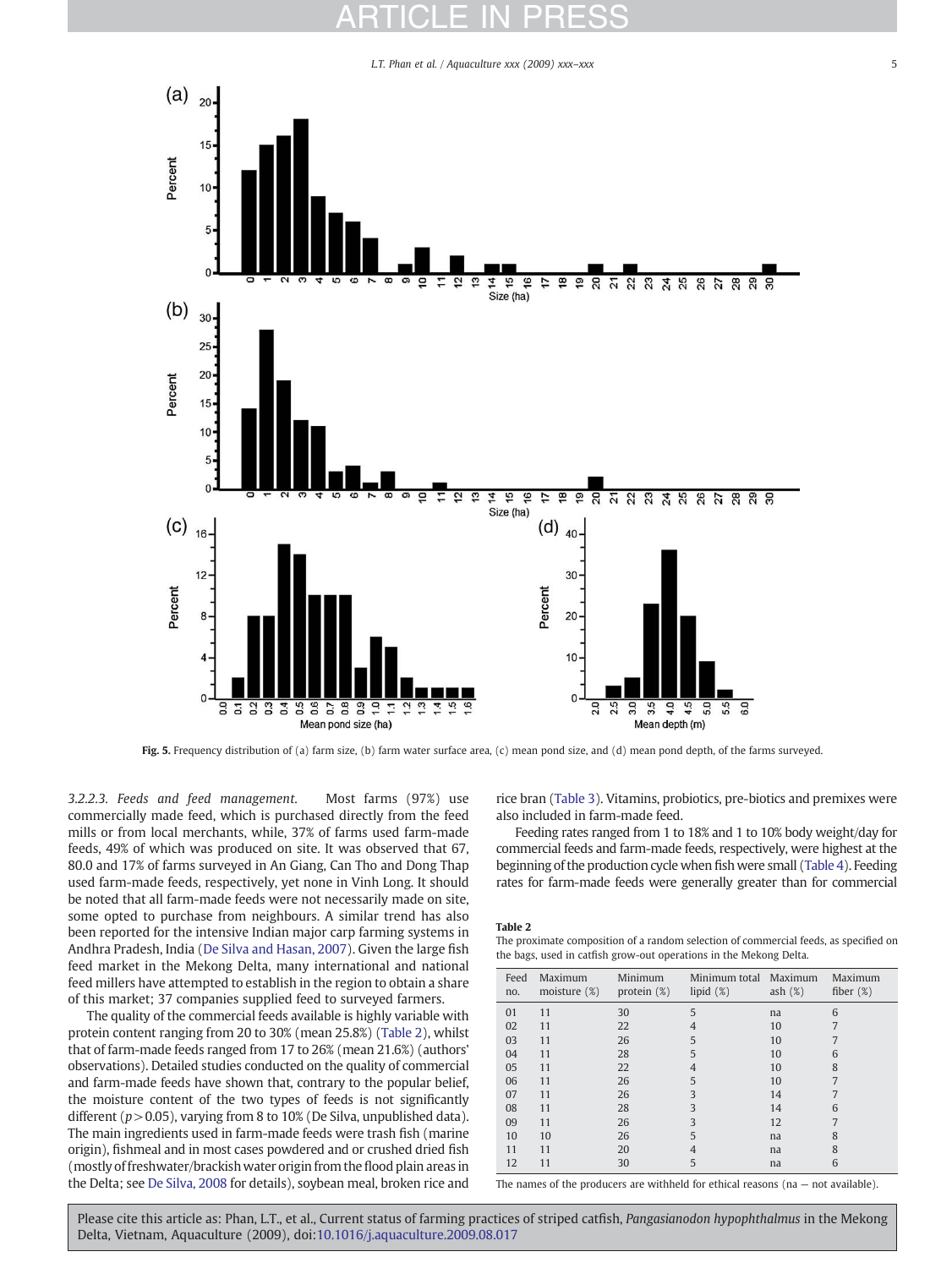<span id="page-5-0"></span>6 L.T. Phan et al. / Aquaculture xxx (2009) xxx–xxx

feeds throughout the production cycle. Fish were typically fed twice per day, but some farms fed up to six times per day (Table 3). The food conversion ratio ( $FCR$  = amount of feed used  $\div$  increase in biomass) for commercial pellets and farm-made feed ranged from 1.0 to 3.0 (mean 1.69), and 1.3 to 3.0 (mean 2.25), respectively, which differed significantly  $(p<0.001)$  from each other. The relationship between diet type and yield was insignificant ( $p > 0.05$ ), but production cycle if using farm-made feed is usually 4–8 weeks longer.

Based on a mean FCR of 1.69 for commercial feed with a protein content of 25%, and assuming that 30% of the nitrogen in the feed is converted into fish flesh [\(De Silva and Anderson, 1995](#page-9-0)), it is estimated (gross) that 47.3 kg nitrogen is discharged per tonne of catfish produced. On this basis, in 2007, when 683,000 tonnes of catfish was produced in the whole of the Mekong Delta, approximately 32,306 tonnes of nitrogen was discharged into the Mekong River. If the production was to reach 1 or 1.5 million tonnes of catfish in the ensuing years the corresponding nitrogen discharge would approximate 47,300 and 70,950 tonnes per year, respectively.

However, one could expect the increase in production to go hand in hand with improvements in feed quality and management, and these are likely to result in significant lowering of the nitrogen discharges from the above levels. When compared to inputs from other agricultural activities in the Delta, the amount of nitrogen discharged into the main river from catfish farming is almost negligible. For example, it has been estimated 170 to 182 kg of plant nutrients were applied per sown ha of paddy (in 2000 paddy farming in the Delta was 7.48 million ha) [\(Truong, 2003](#page-9-0)). A detailed comparative study on the nutrient loadings from different primary production sectors in the Mekong Delta is warranted, and will facilitate a more holistic ecosystem management approach to be adopted.

3.2.2.4. Water management. As expected in this very intensive form of catfish farming, water management plays a crucial role. Nearly 77% of farmers monitored the water quality in fish ponds, with varying frequency ranging from daily to once a month. The common parameters monitored were pH, DO and ammonia and the monitoring was done using commercially available test kits and probes.

During the first two months following stocking, water was exchanged at infrequent intervals ranging from daily to once a week. However, in latter months the frequency of exchange was gradually increased up to twice a day, especially close to harvesting time. The rate of exchange at any one time ranged from 30 to100% replenishment. Some farms relied on daily tidal flushing of ponds.

#### Table 3 Main ingredients used in farm-made feeds.

| Ingredient                                                                                                                                                                                               | Percent dry<br>weight                                                                                                 | $g/kg$ feed<br>(when used)                                                                                                          | Frequency of use                                                                                                                                                      |
|----------------------------------------------------------------------------------------------------------------------------------------------------------------------------------------------------------|-----------------------------------------------------------------------------------------------------------------------|-------------------------------------------------------------------------------------------------------------------------------------|-----------------------------------------------------------------------------------------------------------------------------------------------------------------------|
| Broken rice<br>Rice bran<br>Fishmeal<br>Trashfish<br>Soybean cake<br>Soybean meal<br>Other <sup>a</sup><br>Methionine<br>Mineral<br>Premix<br>Pre-biotic (glucan)<br>Pro-biotic<br>Sorbitol<br>Vitamin C | $0 - 66$ (13.4)<br>$0 - 80$ (39.4)<br>$0 - 50(9.3)$<br>$0-50(14.8)$<br>$0 - 20(1.7)$<br>$0 - 30(9.9)$<br>$0-55(12.9)$ | $0.05 - 2(1.1)$<br>$0.5 - 1(0.8)$<br>$0.02 - 40(3.4)$<br>$0.01 - 25(3.4)$<br>$0.2 - 40(2.6)$<br>$0.05 - 3(1.3)$<br>$0.05 - 20(2.3)$ | Daily to once per week<br>Variable<br>Daily to twice per month<br>Daily to once per month<br>Daily to twice per month<br>Variable<br>Daily to only when fish are sick |
| Other additives <sup>b</sup>                                                                                                                                                                             |                                                                                                                       | $1-70(8)$                                                                                                                           | Daily to once per month                                                                                                                                               |

The range in percent dry weight of the ingredients used in farm-made feeds together with other additives (where relevant the mean is given in parentheses).

Egg, cassava, catfish extract oil, marine trapfish.

<sup>b</sup> Lysine, Vitalex, Vemedin, Vimidime, Prozyme, Pangarenol.

### Table 4

Ranges in feeding rates (%/body weight/day) and frequency (mean in parentheses) in catfish farms using commercial and farm-made feeds in the Mekong Delta.

|                 |              | Early: months 1-2 Middle: months 3-5 Late: months 6-7 |                |
|-----------------|--------------|-------------------------------------------------------|----------------|
| Fish size $(g)$ | $17-150(78)$ | 45-1000 (337)                                         | 500-5000 (968) |
| Commercial feed | $1-18(5.6)$  | $1 - 7(3.2)$                                          | $1-5(2.0)$     |
| Farm-made feed  | $3-10(5.7)$  | $2 - 5(3.9)$                                          | $1 - 3(2.3)$   |
| Feeds per day   | $1-4(2.2)$   | $1 - 3(2)$                                            | $1-6(1.8)$     |

Farms mainly discharged water directly into the main river (63%), primary canals (19%) or onto rice fields or gardens (11%). Only 7.8% of farms screened the water before discharging while 11.2% of farms treated the discharge water, commonly with chlorine or lime. There was no apparent understanding between adjacent farms with regard to intake and discharge of water.

Aspects of water management impacts on fish production are dealt with in Section 3.2.3.

### 3.2.3. Production

Catfish farm yields ranged from 70.0 to 850 tonne/ha/crop (mean  $406 \pm 16$  se) or, accounting for mean pond depth per farm, 1.5 to 22.7 tonne/ML/crop (mean  $10.4 \pm 0.4$  se). The frequency distribution of the yield in tonne/ha/crop (Fig. 6) corresponded to a normal distribution curve, where 76% of the farms yielded 300 tonne/ha/crop or more. However, the yields at the two extremes are not the norm. Very low yields occur in few farms due to unforseen mortalities, generally early in the growth cycle. Conversely, yields above 550 tonne/ha/crop are seen in farms which tend to retain the stocks until acceptable market prices are realised. This option also involves an increase in the culture period. The findings from the present study is consistent with those of the [Sub-](#page-9-0)[Institute for Fisheries Economics and Planning in Southern Vietnam](#page-9-0) [\(2009\)](#page-9-0), which reports the yield of 200–400 tonne/ha/crop.

Water consumption per tonne of fish produced, which was estimated from fish production, farm water volume and water exchange rates for each farm, was highly skewed and ranged from 0.7–59.7ML/tonne (mean  $6.4 \pm 0.8$  se) (Fig. 6) (0.017–1.412, mean 0.292 tonne/ML). In comparison, water consumption in shrimp farming in ponds ranges from 11 to 43ML/



Fig. 6. Frequency distribution of production in tonne/ha/crop (a) and tonne/ML (b) of striped catfish farms surveyed in the Mekong Delta. The three ranges in yields I, II, III indicate low yield arising from mortality (I), normal cycle yield (II) and unusually high yields arising from farmers retaining stock until acceptable prices are realised (III).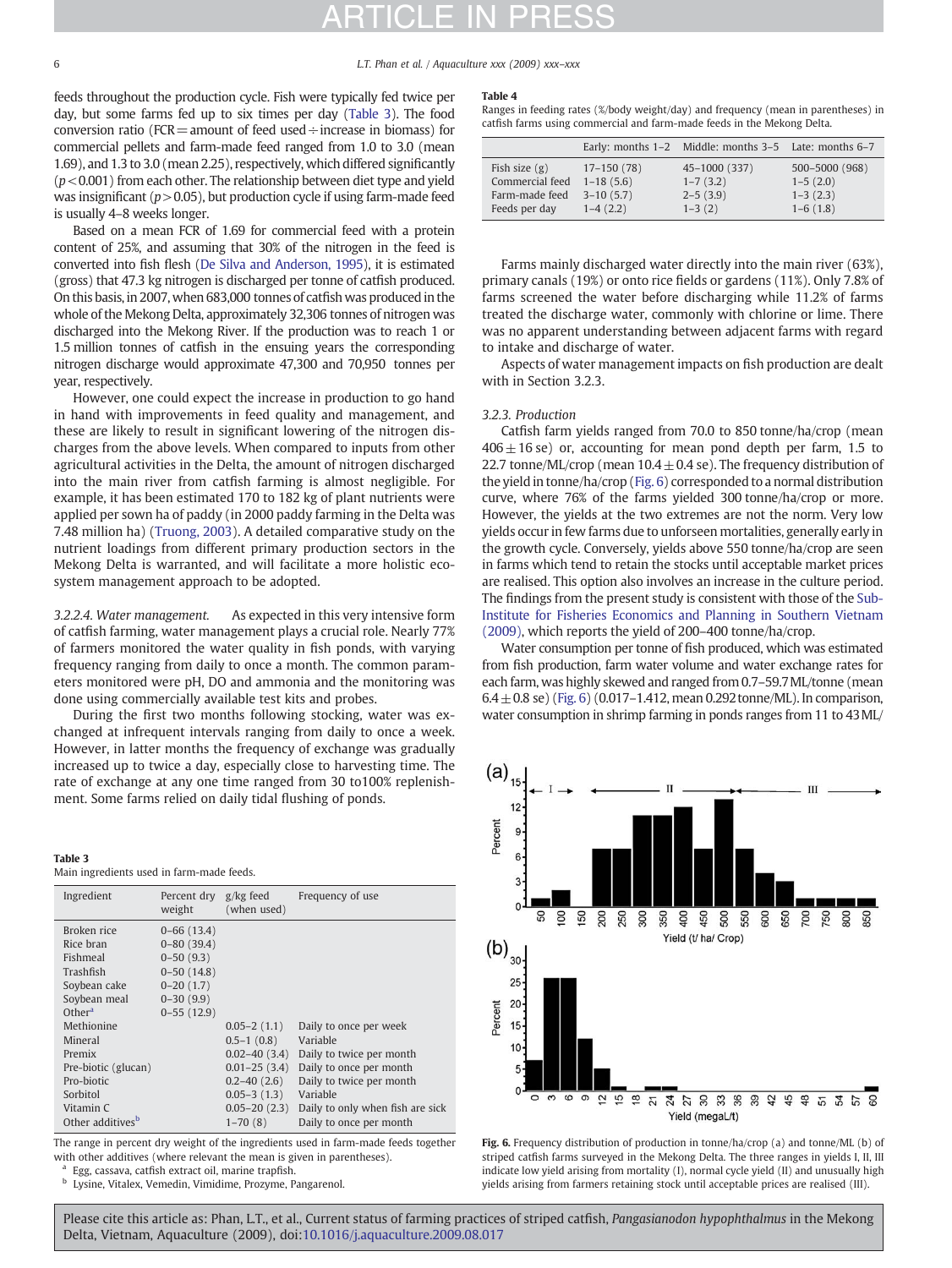tonne, tank culture of salmonids — 252ML/tonne ([Beveridge et al., 1991](#page-9-0)). Overall, based on the data in 2007, when 683,000 tonnes of catfish was produced in the whole of the Mekong Delta, 4371GL of water was used, of which 2754GL was discharged back to the river. As such the amount of water used for the production of a tonne of catfish was  $4,023 \text{ m}^3$ , approximately 10% higher than the estimates of [Bosma et al. \(2009\).](#page-9-0)

The yield was positively and linearly correlated to stocking density  $(fish/m<sup>2</sup>$  and fish/m<sup>3</sup>), pond depth and pond volume, and the relationships are depicted Fig. 7. However, yield was not correlated ( $p > 0.05$ ) to pond and farm surface area and or to fish size at stocking (length and weight). The [Sub-Institute for Fisheries Economics and Planning in](#page-9-0) [Southern Vietnam \(2009\)](#page-9-0) however, found a significant relationship between total culture area and total production  $(Y=e^{0.01x+9115.131}$ ;  $R=0.96$ ,  $p < 0.05$ ,  $F=118.9$ ) and predicted that catfish production would reach over 1 million tonne/year with a total culture area of about 6,000 ha.

The data were analysed to explore relationship of the yield to a number of other parameters, such as location (provinces), the distance from river mouth, source of water (directly from the river versus canals), water exchange rate calculated as the volume exchanged per week and frequency of water exchange per week, age of the farm and feed type used, and the results are shown in [Fig. 8](#page-7-0). Interestingly, the mean yield for each province did not differ significantly from each other ([Fig. 8a](#page-7-0)) but when the provinces are separated into upper and lower catchments it was significantly ( $p < 0.05$ ) different [\(Fig. 8](#page-7-0)b), where the yields in farms in the upper catchment were higher. It is difficult to discern the reasons for this trend and perhaps need further studies on details of the catchment characteristics. However, it is possible that the greater tidal range impacts in the lower region, with potential higher salinity fluctuations influencing growth of the stock, and hence resulting in an overall reduction in mean production.

In addition to the above, the mean yield of catfish in farms that drew water directly from the river was significantly higher than those farms that drew water from canals [\(Fig. 8](#page-7-0)c). This may have contributed to the regional difference in production since 83% of farms in the upper catchment drew water from the river compared to 78% of farms in the lower catchment. Surprisingly, however, yields were not correlated to water exchange frequency and or the volume exchanged per week, and the means for each of these parameters also were not significantly different ( $p > 0.05$ ) from each other [\(Fig. 8d](#page-7-0)) and nor was the yield to the distance from the sea mouth.

The feeds used in catfish farming are variable, as pointed out previously in [Section 3.2.2.3](#page-4-0). Interestingly, the mean yield of farms feeding farm-made feeds was higher compared to the other two, though not significant [\(Fig. 8](#page-7-0)f). However, culture cycle when using farm-made feed is often 4–6 weeks longer than using commercial feed. The efficacy of use of farm-made feeds as opposed to commercial feed has been a bone of contention, on the ground of resource usage, environmental impacts, amongst others, for many aquaculture commodities ([New et al., 1994; Hasan et al., 2008\)](#page-9-0). However, it has also been shown previously in respect of shrimp farming that farmmade feeds resulted in higher efficacy than commercial feeds ([Wood](#page-9-0) [et al., 1992](#page-9-0)). In the catfish farming sector, majority of farmers was of the view that using farm-made feed not only resulted in a better production but also was cheaper or more cost effective. For example, from the survey results the unit production cost for farm-made feed was  $13,722 \pm 1385$  VND (range: 11,500–15,500) as opposed to 14,  $372 \pm 1374$  VND (range: 11,000–17,000) for commercial feeds. However, this difference was not statistically significant ( $p > 0.05$ ). Farmers generally had difficulty in sourcing the required ingredients on a regular basis and as a result resorted to using commercial feeds.

### 3.2.4. Disease occurrence

Levels of cumulative mortality varied from one farm to the next as well as throughout the production cycle. Mortality of fish in the first week following stocking ranged from 0–30% (mean 7%). The level of



**Fig. 7.** Relationships between yield (tonne/ha/crop) and (a) stocking density as fish m<sup>-2</sup> (yield = 221.2 + 4.03 × density (adj.  $R^2$  = 0.1742, p = 0.0001), (b) stocking density as fish/  $m^3$  (yield = 270.5 + 12.0 × density, adj.  $R^2 = 0.08$ ,  $p = 0.008$ ), (c) pond volume (yield = 348.5 + 2.4 × volume, adj.  $R^2 = 0.0470$ ,  $p = 0.0235$ ), and (d) pond depth (yield = 149.4 + 65.3 × depth, adj.  $R^2$  = 0.0615, p = 0.0117). Broken lines represent 95% confidence limits for mean predicted values.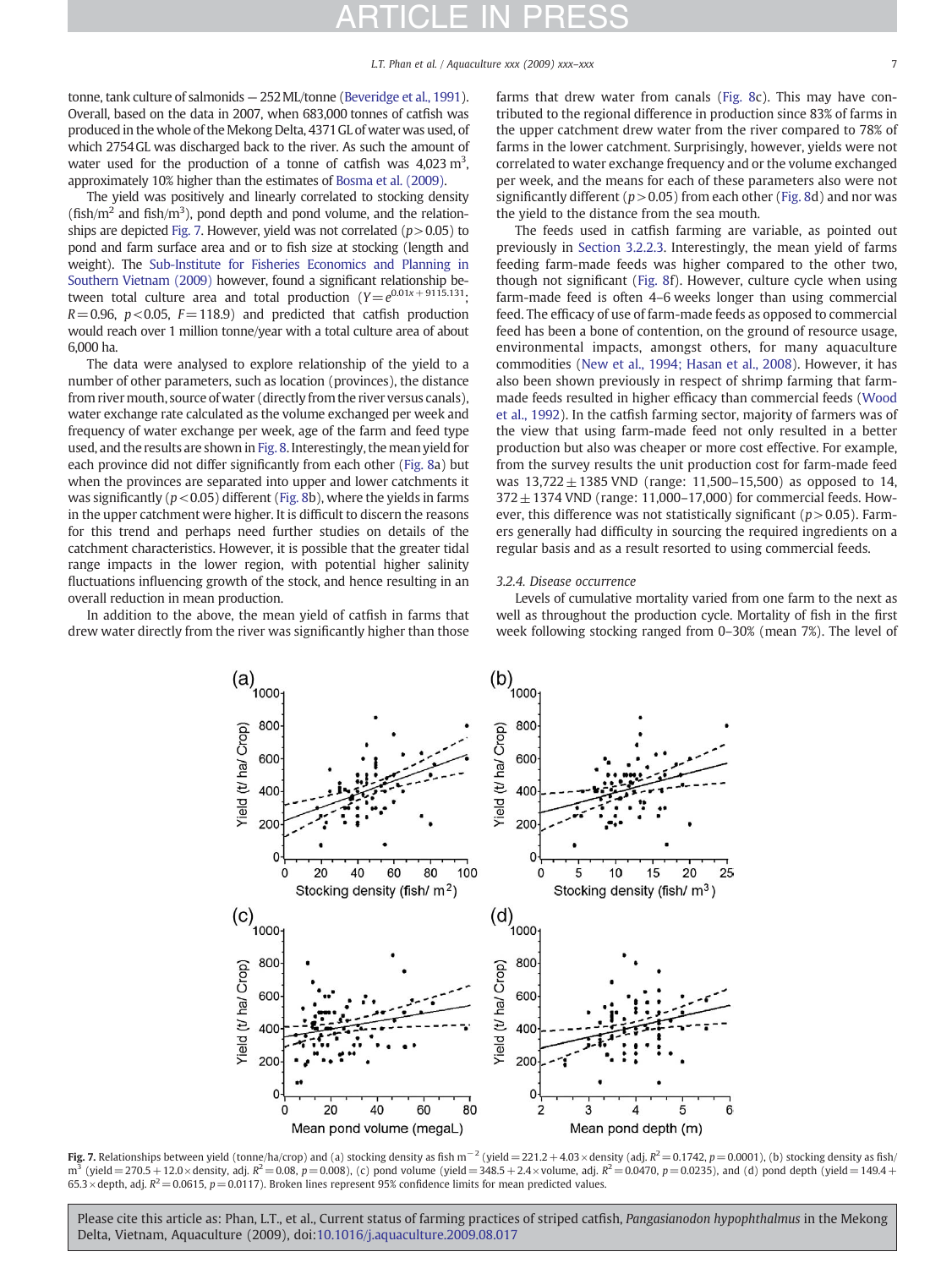# <span id="page-7-0"></span>8 **a L.T. Phan et al. / Aquaculture xxx (2009) xxx–xxx**



Fig. 8. Farm yield (tonne/ha/crop) for (a) different provinces, (b) different regions (lower = Can Tho and Vinh Long, upper = An Giang and Don Thap), (c) water source (river or canal), (d) distance from Delta mouth (km), (e) age of farm (years), and (f) Feed type (C and F = both commercial and farm-made feed used. C only = commercial feed used only. F only = farm-made feed used only). Italicised notations above bars indicate significant differences ( $p$  < 0.05).

mortality was typically up to 30% during the early to mid months of the production cycle and <10% in later months. Three farms only reported a level of mortality >30%. Diseases and poor weather conditions were the most common reasons given by farmers for mortality events.

Farmers reported 15 different symptoms and/or diseases, with bacillary necrosis of Pangasius spp (BNP) (Edwardsiellosis) (98% of farms), parasites (88%), redspot in flesh (61%), spot disease (58%), white gills (30%) and slimy disease (28%) being the more common diseases, and BNP, parasites and white gills being the more severe diseases. BNP is recognised as an economically significant pathogen of catfish in the Mekong Delta [\(Crumlish et al., 2002; Dung et al., 2004](#page-9-0)), which can cause 50–90% mortality ([Dung et al., 2004\)](#page-9-0). The occurrence of symptoms/diseases was highest in June and July which corresponded with the onset of the wet season and increased rainfall (Fig. 9). Clearly, this is an area that warrants more systematic pathological and epidemiological investigations.

Management of health on catfish farms mainly involves chemical treatment, often with antibiotics, use feed additives (vitamin C) and regular water exchange. Farmers mainly bury or sell dead fish and disturbingly, 30% of farms sell dead fish to other fish farmers which represents a significant pathway for disease transfer.

# 3.2.5. Harvesting and marketing

Fish were harvested at the size of 0.6 to 1.5 kg (mean 1.0 kg), after a growth period of about 6–7 months. The produce was sold directly to processors after negotiating for price and subjected to quality tests, particularly for banned chemicals. Processors tested samples of fish in terms of appearance, flesh colour and chemical residues prior to purchasing. It was rather unusual that no middlemen were involved in the marketing process, as often seen for many market chains for aquaculture produce in the region [\(De Silva, 2008](#page-9-0)).

Grow-out farmers often had a prior contract with processors and it was observed that 89% of the farms surveyed accepted prior payment from the buyers, ranging from 10–50% of the total estimated selling price. Sometimes farmers (41%) also accepted delayed payments from the buyers, especially when there was limited demand from the processing plants.

Harvesting a pond was done using seine nets after draining 60– 80% of the water, and was generally completed within four days (up to 12 days). It was often the buyers that provided transportation of harvested produce to the processing plants, either by river in the hull of boats that specialized in transportation of live fish or by road in trucks equipped with live fish holding tanks.

### 3.2.6. Farming communities

The farming communities are relatively young, with the age of owners and technical managers ranging from 23–65 years old, but the majority (>96%) being under 50 years old. The education levels attained by owners and technical managers up to primary school, secondary school, high school, college and university were 10, 23, 27,



Fig. 9. Common diseases found in catfish in the production cycle. Rainfall (mm) are average values obtained from nine provinces of the Mekong Delta.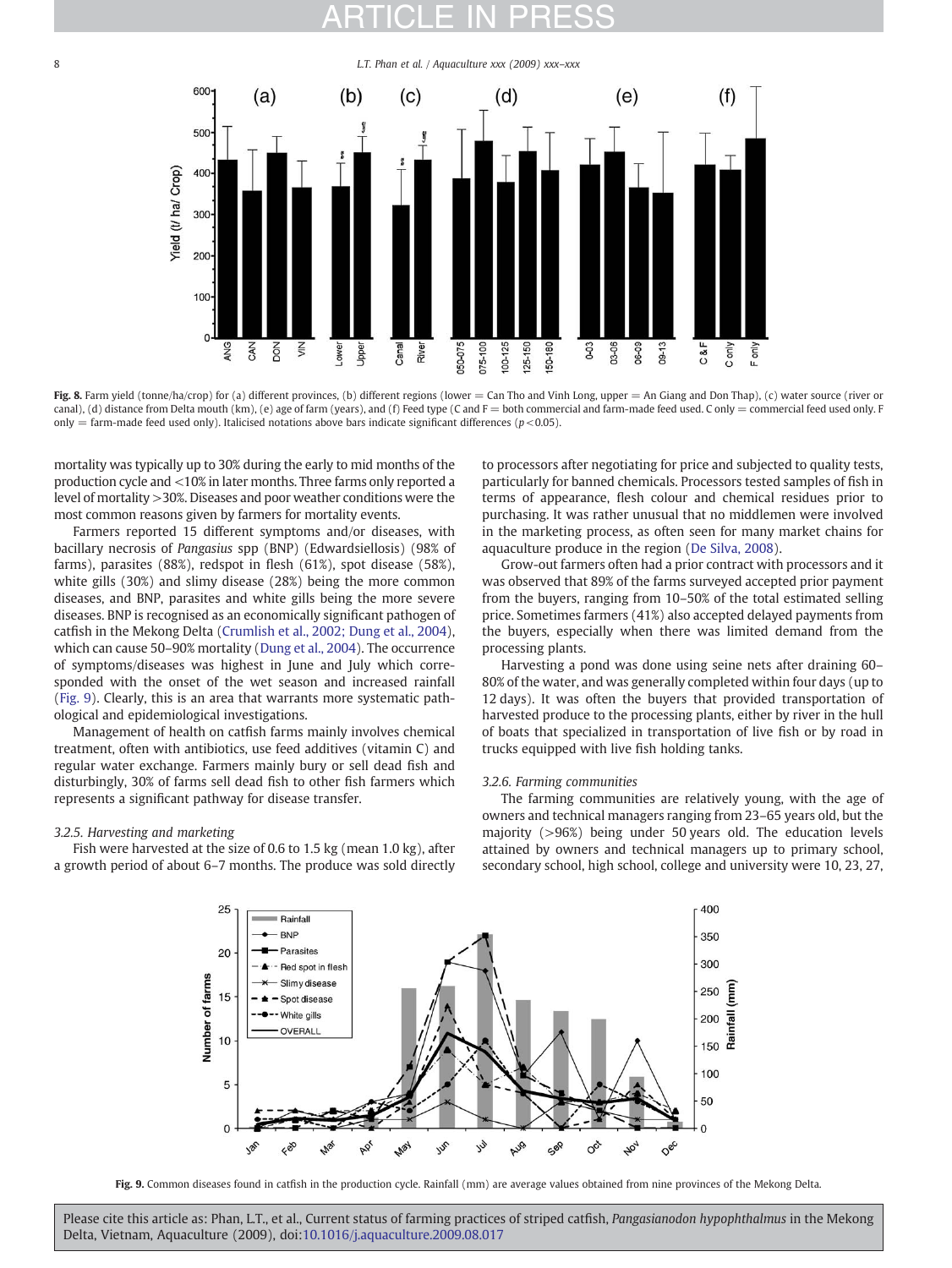L.T. Phan et al. / Aquaculture xxx (2009) xxx-xxx

6, 20% and 6, 24, 17, 7 and 19%, respectively. It is interesting that only one owner and nine technical managers had an aquaculture degree. The majority of farms gained catfish farming experience through family tradition (39%), training (40%) and other farmers (40%), but there were marked differences among farmers in the different provinces. For example, the number of farmers in An Giang that learnt from family tradition was about 50%, while farmers in Dong Thap gained experiences from family tradition, training and other farmers, and farmers in Vinh Long mainly gained their skill through official training and other farmers.

Labour ranges from 1–100 (mean 11) people per farm, with 0– 100% (mean 19%) of labour being made up of family members. Female workers made up 0–50% (mean 10%) of the farm labour force and were involved in almost all activities such as management, labour, feeding, harvest, and making decision with regard to buying and selling.

Sixty seven percent of farmers indicated that the standard of living had increased since taking up catfish farming, but only 11% of farmers plan to expand the farm in the future. The most commonly cited reason for this is because of unstable or low fish price. Farmers considered cost of production, low or unstable markets and disease issues were the main problems facing the industry. Information available from the Department of Agriculture An Giang province indicates that the catfish farming in the province has decreased by 19.7% (274 ha) between April 2008 and May 2009.

# 3.2.7. Economic viability

The fixed investment of a catfish farm is relatively large and deviated highly from farm to farm. Overall, fixed costs ranged from 7 million to 15.23 billion VND (1 US\$~15.900 VND at the time of survey) with main costs being attributed to pond construction (mean 32%) and land purchase (mean 30%) followed by storage (mean 12%) and facilities (mean 10%). Fifty four percent of farms were built on land owned by the farmer. Operating costs ranged from 84 million to 46.5 billion VND per farm per crop with a large proportion attributed to feed costs (mean 75%) and seed costs (mean 12%). Production cost per kg of fish ranged from 11,000 t0 17,000 VND (mean  $14,200 \pm 150$  se).

# 4. General conclusions

The catfish farming sector in the Mekong Delta is unique in many aspects. It is the largest farming sector based on a single species in one geographical area. The farming system has reached the current status within a decade or less surpassing any form of aquaculture development in the world. In view of the fact that almost all produce are exported the sector has supported a large processing sector where 90% of the employees are women. It is predicted that labour requirement of catfish farming sector is up to 42,000 people in 2015, and require 210,000 people working in the processing sector [\(Sub-Institute for Fisheries](#page-9-0) [Economics and Planning in Southern Vietnam, 2009\)](#page-9-0).

It is important to note that the development of the catfish farming sector in the Mekong Delta, within a relatively small geographical area, has enabled a number of subsidiary service sectors to develop and service effectively. Foremost amongst these are the feed manufacturers and the associated transportations, the processing sector and the associated re-processing of waste, fresh fish transportation sector (by boat) to processing plants, packaging and freezing and road transportation of products for export. It has been estimated that these sectors provide about 10% of the total livelihood opportunities to those in the Delta.

Being a relatively new and a fast developing sector, it has impacted on the socio-economic milieu of the region to a great extent but a quantitative assessment of these aspects are still to be made. One of the most significant impacts in this regard has been on the land prices. All in all the catfish farming sector is in conformity with other aquaculture practices in Asia in that most farms are small scale, farmer owned, managed and operated. However, it is evident from the study that some bigger farms are emerging and these are primarily associated with big processors who are striving to establish vertically integrated systems, with a view to becoming as independent as possible on small producers for the raw material for processing.

The catfish farming sector has had to deal with many marketing problems particularly in respect of export to the US. These aspects have been dealt in detail previously (Intrafi[sh, 2003; Kinnucan, 2003;](#page-9-0) [Sengupta, 2003; Quagraine, 2006](#page-9-0)). The findings of these studies tend to indicate that the imposition of trade embargoes and labelling laws introduced by the US had an indirect but a positive influence on the catfish farming sector resulting in the development of an expanded international market and an increase in the unit price.

The catfish farming sector in the Mekong Delta has in all probabilities has achieved its greatest height. Expansion of the sector in space is likely to be small or none because of the escalating and almost prohibitive land prices along the river front, and the growing competition with other developing sectors such as tourism, and up-market real estate development [\(Bosma et al., 2005\)](#page-9-0). Nevertheless Vietnam targets to produce between 1.3 to 1.5 million tonnes of catfish worth of an export value of 1.5 billion USS in 2009 (Globefi[sh, 2009](#page-9-0)).

The sector can and should be able to improve on production through the adoption of better management practices (BMPs) as has been done in the case of shrimp farming in Andra Pradesh, India ([Umesh, 2007;](#page-9-0) [Umesh et al., 2009\)](#page-9-0). A number of immediate management measures are likely to be useful at striving to achieve BMPs. Foremost amongst these would be a planned, well-managed system of water intake and discharge introduced for clusters of farms within a geographic location. Equally, as the study shows the commercial feeds do not perform significantly any better than farm-made feeds, suggesting that improvement in feed quality are urgently warranted.

In general, most intensive aquaculture system are more often than not, targeted by environmental lobby groups. It has been shown in this study that the total estimated annual discharge of nitrogen into the Mekong River with an annual discharge of  $15,000 \text{ m}^3/\text{s}$ , the tenth highest in the world [\(van Zalinge et al., 2004](#page-9-0)) is less than 33,000 tonnes (in 2007 for example). This tantamounts to a very small fraction of the total potential discharge from other agricultural activities as well as from human waste with a population of 17.2 million in the Delta. On the other hand, it has been suggested that the water quality in the Mekong River between 2005 and 2008 was hardly modified compared to the period prior to the expansion of the catfish farming sector [\(Bosma et al.,](#page-9-0) [2009](#page-9-0)). This however, is not a matter for complacency, nor does it preclude the fact that further improvements in the manner that effluent is discharged are needed, perhaps best done through the introduction of sedimentation ponds prior to discharge.

Mekong Delta is considered likely to be significantly impacted within the next decade or so by climate change, principally through sea level rise and corresponding sea water intrusion and reduced river flow rate ([White et al., 1996; Ho, 2008](#page-9-0)). [De Silva and Soto \(2009\)](#page-9-0) have pointed out that if the current catfish farming in the Delta is to be sustained there is a need for suitable adaptive measures, foremost of these being the development of salinity tolerant strains of striped catfish, and the associated changes in hatchery production be put in place sooner rather than later.

### Acknowledgements

This work was undertaken as a component of the Collaboration for Agriculture Research and Development (CARD) program between the Governments of Vietnam and Australia, funded through the Australian Agency for International Development (AusAID). The current project is a component of the project "Development of better management practices for catfish farming in the Mekong Delta) (VIE 001/ 07). We are grateful to the financial support provided by AusAID. Most of all, our thanks are due to numerous farmers who were very